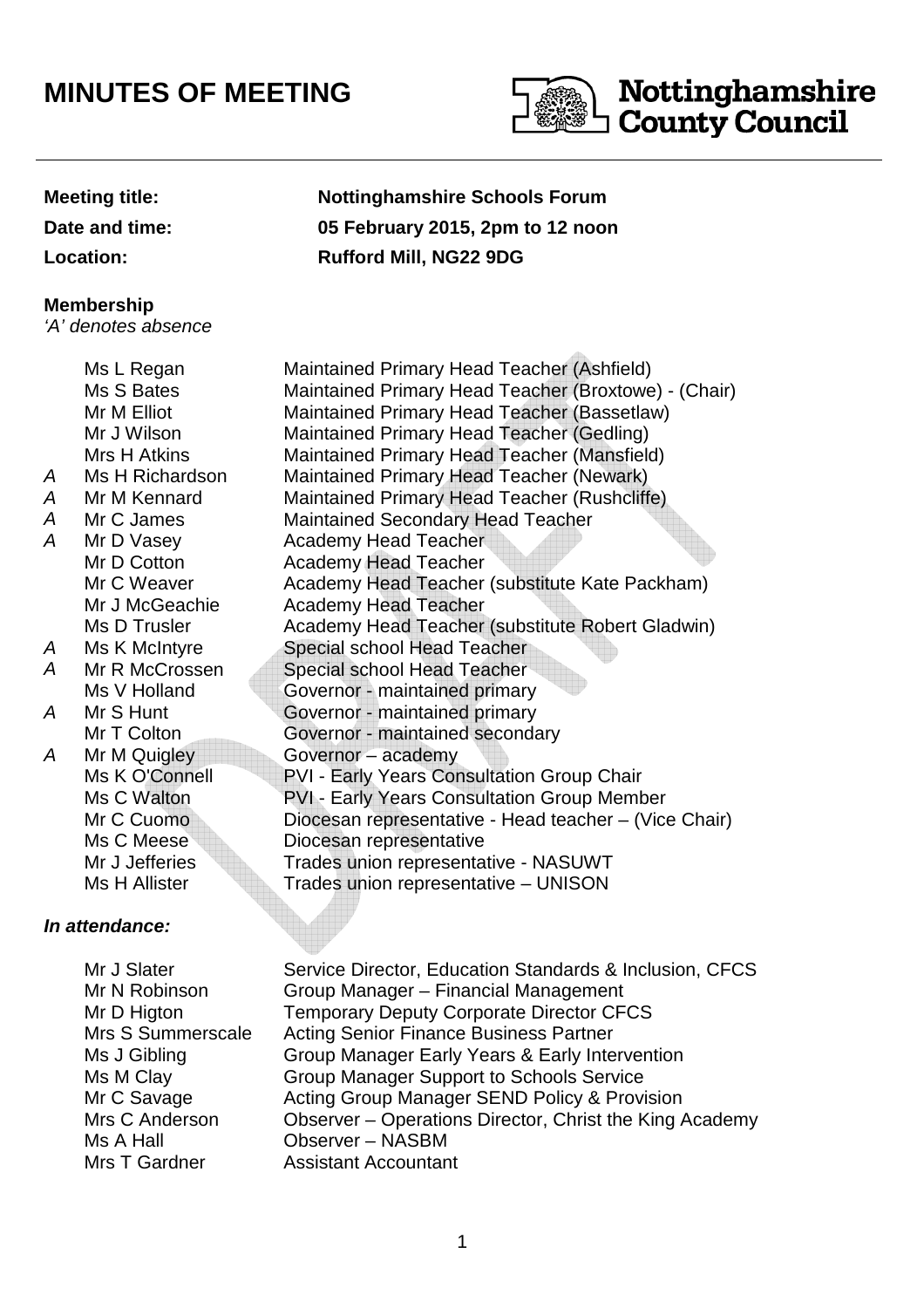|     |                                                                                                                                                                                                                                                                                                                                                                                                                                                                                                                                                                                                                                                                                                                                                               | <b>ACTION</b> |
|-----|---------------------------------------------------------------------------------------------------------------------------------------------------------------------------------------------------------------------------------------------------------------------------------------------------------------------------------------------------------------------------------------------------------------------------------------------------------------------------------------------------------------------------------------------------------------------------------------------------------------------------------------------------------------------------------------------------------------------------------------------------------------|---------------|
| 1.  | Welcome<br>Carlo Cuomo welcomed the members to the meeting and informed the group<br>that with Sally Bates currently running late as vice chair he would stand in until<br>she arrived.                                                                                                                                                                                                                                                                                                                                                                                                                                                                                                                                                                       |               |
| 2.  | <b>Apologies for Absence</b>                                                                                                                                                                                                                                                                                                                                                                                                                                                                                                                                                                                                                                                                                                                                  |               |
|     | Apologies were received from Helen Richardson, Dick Vasey, Donna Trusler<br>(who sent a substitute Mr Robert Gladwin), and Mike Quigley                                                                                                                                                                                                                                                                                                                                                                                                                                                                                                                                                                                                                       |               |
| 3.  | <b>Minutes of the Previous Meetings</b>                                                                                                                                                                                                                                                                                                                                                                                                                                                                                                                                                                                                                                                                                                                       |               |
|     | Ordinary meeting 1 <sup>st</sup> December 2014 – no amendments were required, minutes<br>accepted as a true record.                                                                                                                                                                                                                                                                                                                                                                                                                                                                                                                                                                                                                                           |               |
|     | John Slater advised that an annual report is sent to committee included<br>is information on the work carried out by the forum. The annual report is<br>due to be sent out next week and John Slater asked if the members<br>would like to receive this for information. Forum members agreed, report<br>to be circulated to all members                                                                                                                                                                                                                                                                                                                                                                                                                      | <b>JS</b>     |
| 4a. | Trade Union - verbal update                                                                                                                                                                                                                                                                                                                                                                                                                                                                                                                                                                                                                                                                                                                                   |               |
|     | Joe Jefferies update the members and advised the working party had met twice,<br>on January 8 <sup>th</sup> and February 2 <sup>nd</sup> HR and finance officers had joined on both<br>occasions.                                                                                                                                                                                                                                                                                                                                                                                                                                                                                                                                                             |               |
|     | The meetings explored academies attitude to the trade union facilities fund<br>(TUF), the legislative framework requiring paid time off for trade union duties<br>was established as was the list of what constitutes 'duties'.                                                                                                                                                                                                                                                                                                                                                                                                                                                                                                                               |               |
|     | A template was suggested to show fairness and transparency by listing how<br>much TUF funding is allocated to what schools, for what reps and for how much<br>release time. It was agreed that no school or academy could benefit from the<br>fund unless they had paid into it. The per-pupil amount would be reduced to a<br>minimum to encourage greater participation. Any non-payers would have to<br>allow their school reps paid time off to be trained and accredited to do the work<br>currently undertaken by existing external reps. As this would need to be done<br>for each union many schools would find it less costly to pay a contribution to<br>buy the 'insurance' of unlimited trade union representation that the TUF fund<br>provides. |               |
|     | Louise Regan requested<br>Clarification on the template and what this shows<br>A request of who had paid into the fund<br>Clarification on what the funds can be used for                                                                                                                                                                                                                                                                                                                                                                                                                                                                                                                                                                                     |               |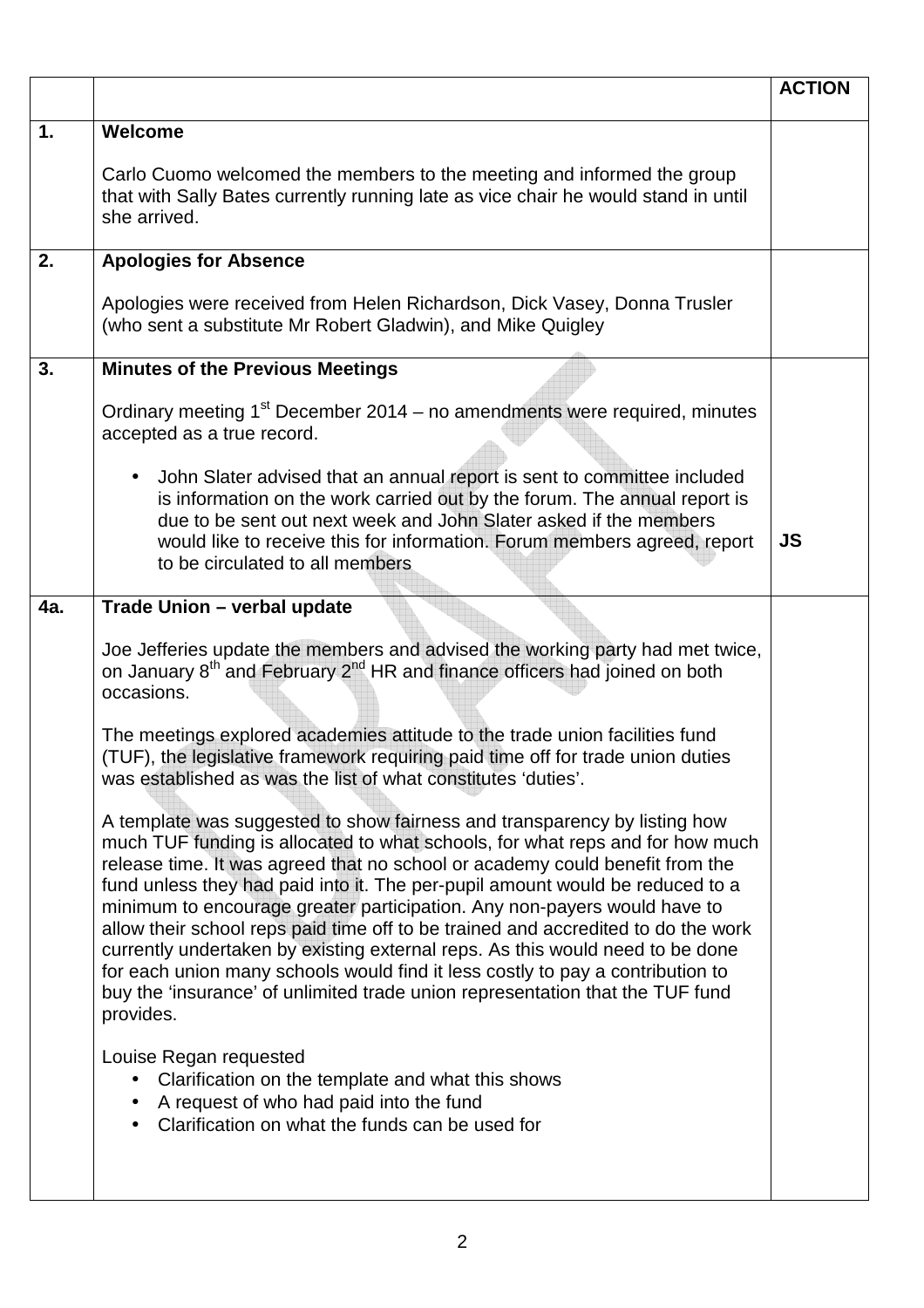|     | Joe Jefferies explained that the template was one used by NUT, and it lists<br>duties, names, where and how much time had been allocated.                                                                                                |  |  |
|-----|------------------------------------------------------------------------------------------------------------------------------------------------------------------------------------------------------------------------------------------|--|--|
|     | Duties were listed as<br><b>Negotiating policies</b><br><b>Condition of services</b><br><b>Capability issues</b><br><b>Discipline</b><br>$\bullet$                                                                                       |  |  |
|     | With regards to payers, there is currently an issue as academies cannot be<br>contacted directly, and in the long term a joint letter will be sent indicating how<br>much to pay and how to pay as there was some confusion around this. |  |  |
|     | James McGeachie put forward some questions from the Rushcliffe schools.                                                                                                                                                                  |  |  |
|     | Had the different unions considered increasing the subscription fees?<br>$\bullet$                                                                                                                                                       |  |  |
|     | Joe Jefferies advised that subscriptions are increased every year; however this<br>was a national question / decision.                                                                                                                   |  |  |
|     | Rushcliffe academies were trying to arrange direct agreement with trade<br>unions, was this possible?                                                                                                                                    |  |  |
|     | Carlo Cuomo suggested that if the answers were not known, it should be looked<br>into and bought back to the forum.                                                                                                                      |  |  |
|     | Hazel Allister was aware that this question had been asked.                                                                                                                                                                              |  |  |
|     | There was a dis-incentive to join the group as it didn't get access to HR<br>$\bullet$<br>policies.                                                                                                                                      |  |  |
|     | John Slater commented that to access HR full policies schools/academies<br>would have to buy the HR package and that paying into the trade union fund<br>alone would not give automatic access to HR policies.                           |  |  |
| 4b. | Small schools review                                                                                                                                                                                                                     |  |  |
|     | Marion Clay presented the paper and pointed out that this was not a review,<br>there was no agenda or sub agenda for officers and there was no time line.                                                                                |  |  |
|     | Marion Clay confirming that there was no political will of marginalising small<br>schools, and the places provided by small schools are very important to the<br>Local Authority.                                                        |  |  |
|     | Officers and small schools are working together, looking at good practises and<br>investigating where collaboration is working well.                                                                                                     |  |  |
|     | Mark Elliot felt that the meetings had been very positive. A gentle nudge on<br>working in different ways going forward.                                                                                                                 |  |  |
|     |                                                                                                                                                                                                                                          |  |  |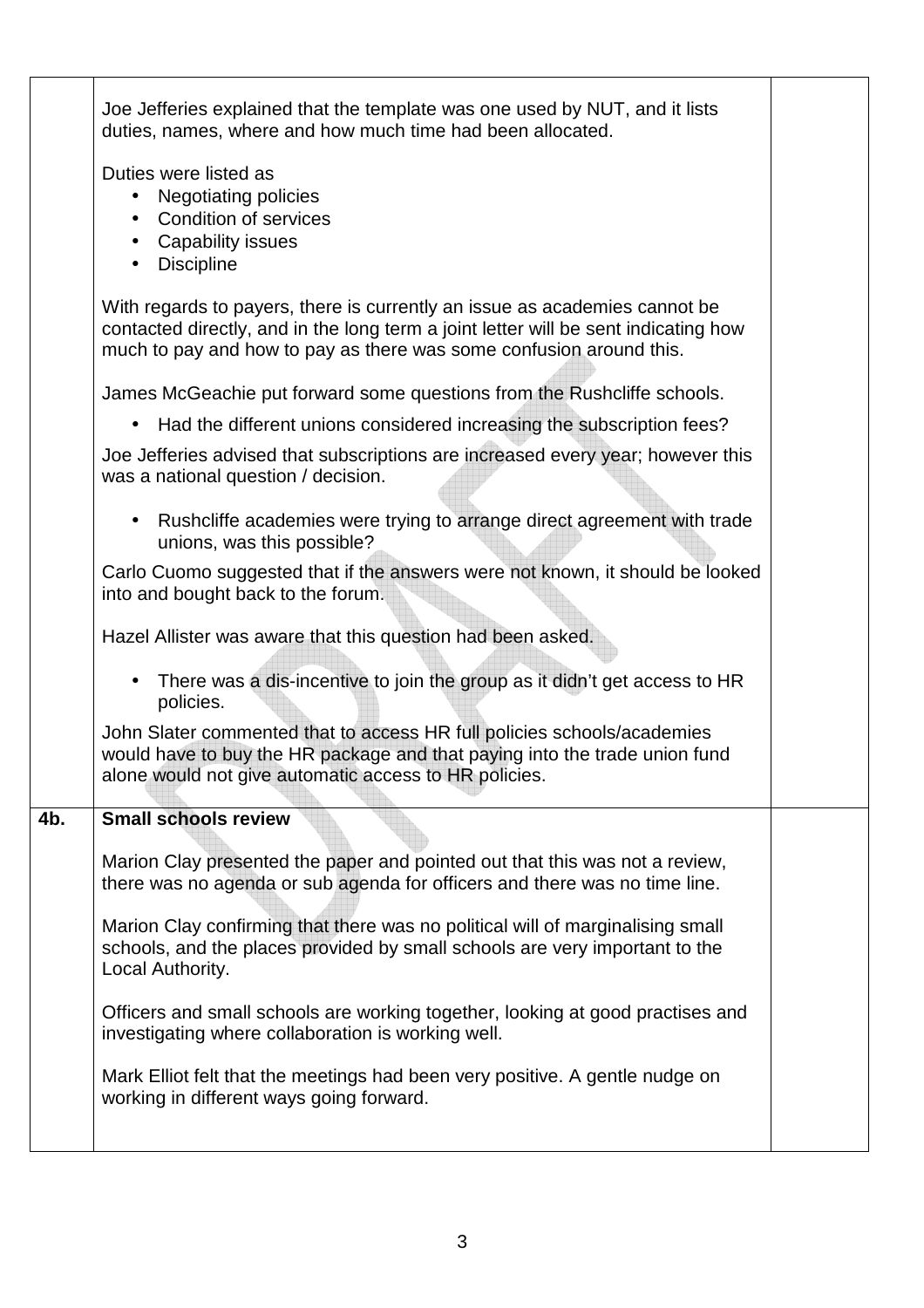|                | Helen Atkins asked if this was going to the trust board and had the diocese<br>been involved. Claire Meese confirmed that the diocese had been involved and<br>that she had liaised with Marion Clay.<br>Claire Meese was pleased the difficulties small schools were experiencing was<br>being looked at and requested the forum be mindful when considering the lump<br>sum for future years. Claire Meese asked what the lump sum included. John<br>Slater explained it was work carried out by Zoe Maxey when consulting for the<br>2013-14 budgets and following guidance it included leadership, caretaker and<br>some admin support. The cost was £89,000 approximately, at that time the<br>forum requested it be increased to £100,000. |  |
|----------------|--------------------------------------------------------------------------------------------------------------------------------------------------------------------------------------------------------------------------------------------------------------------------------------------------------------------------------------------------------------------------------------------------------------------------------------------------------------------------------------------------------------------------------------------------------------------------------------------------------------------------------------------------------------------------------------------------------------------------------------------------|--|
|                | John Slater explained an increase in the lump sum has significant impact on<br>schools, and with the permissible different lump sums between primary and<br>secondary sector there is a greater hit on the primaries. For future years the<br>responsibility will again lie with this group to decide the lump sum amount.                                                                                                                                                                                                                                                                                                                                                                                                                       |  |
|                | Marion Clay explained that governors and chairs of governors are being<br>encouraged to look beyond the financial models, to reflect and think about<br>different options.                                                                                                                                                                                                                                                                                                                                                                                                                                                                                                                                                                       |  |
|                | Sally Bates summarised that Nottinghamshire's was a very rural authority the<br>importance of small schools. That the funding issue will not be going away<br>something Sally Bates is sure will be looked at every year, and to be mindful of<br>our small schools. The need to continue looking at systems that can be adopted<br>and that the diocese has an important role to play.                                                                                                                                                                                                                                                                                                                                                          |  |
| 4 <sub>c</sub> | <b>SEND funding: longer-term changes</b>                                                                                                                                                                                                                                                                                                                                                                                                                                                                                                                                                                                                                                                                                                         |  |
|                | Charles Savage presented the paper and explained that it was a Local Authority<br>response and that schools could submit their own responses. Charles Savage<br>explained that the High Needs Block came directly from the DfE and this was<br>based on what the authority was spending back in 2012, historically<br>disadvantaged for good practise.                                                                                                                                                                                                                                                                                                                                                                                           |  |
|                | Helen Atkins explained that the behaviour partnerships are all working<br>differently and questioned a paragraph within the 'Education Standards and<br>Inclusion' document.                                                                                                                                                                                                                                                                                                                                                                                                                                                                                                                                                                     |  |
|                | "It Is intended that schools should seek an allocation of resources from the<br>relevant partnership prior to submitting a request for HLN funding" Charles<br>Savage advised the document refers to his second paper however was happy<br>to discuss at this point.                                                                                                                                                                                                                                                                                                                                                                                                                                                                             |  |
|                | Charles Savage explained that the document is a year old and is in the process<br>of being re-written for 2015-16 and that particular sentence in the updated<br>document will read as follows:-                                                                                                                                                                                                                                                                                                                                                                                                                                                                                                                                                 |  |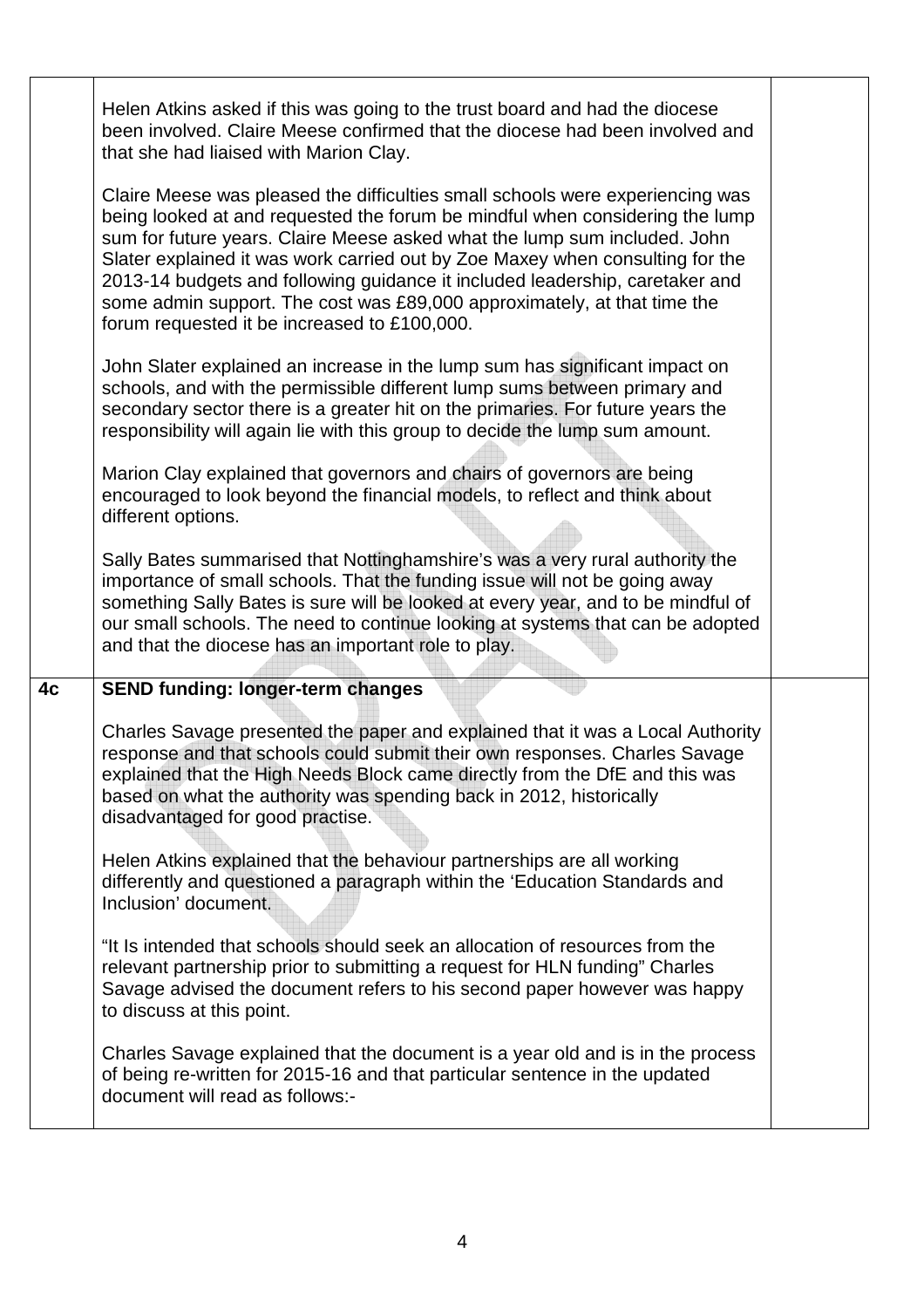|    | "Different partnerships are responsible for designing and implementing<br>mechanisms for allocating and monitoring the use of partnership funding. With<br>the growth of partnership working, including the allocation of devolved funding,<br>there are an increasing number of cases where funding for a young person's<br>provision may come from both the partnership and SEND services. When<br>requests are made for funding, it is important for the sake of transparency that<br>any commitment already made to fund the provision is made explicit." |  |
|----|---------------------------------------------------------------------------------------------------------------------------------------------------------------------------------------------------------------------------------------------------------------------------------------------------------------------------------------------------------------------------------------------------------------------------------------------------------------------------------------------------------------------------------------------------------------|--|
|    | Charles Savage expressed that there are two different sources and neither<br>should be used at the expense of the other, any misunderstanding between<br>HLN and AFN funding needs to be more transparent something that will be<br>addressed. More inclusive schools should see the benefit of any money not<br>being used in more expensive alternative provision.                                                                                                                                                                                          |  |
|    | Louise Regan commented that there is a view that SBAPS have "loads" of<br>money, a 'slush' fund. There must be a clear understanding on what it is for and<br>how it is accessed.                                                                                                                                                                                                                                                                                                                                                                             |  |
|    | Carlo Cuomo asked if the guide lines on how the funds are used and accessed<br>should be bought to the Forum.                                                                                                                                                                                                                                                                                                                                                                                                                                                 |  |
|    | Charles Savage advised that there is not enough money, fair and transparent<br>decisions must be made and funding for one child must not be at the expense<br>of another.                                                                                                                                                                                                                                                                                                                                                                                     |  |
|    | Sally Bates concluded that the message needs to be clear, the document is<br>being updated, and confidence that this message will be relayed to all.                                                                                                                                                                                                                                                                                                                                                                                                          |  |
| 4d | <b>Refinement to AFN funding</b>                                                                                                                                                                                                                                                                                                                                                                                                                                                                                                                              |  |
|    | Charles Savage presented the paper.                                                                                                                                                                                                                                                                                                                                                                                                                                                                                                                           |  |
|    | Sally Bates asked if this would impact the schools in 2015-16. Charles Savage<br>explained that there would be no impact to schools in 2015-16 as the 2%<br>required for a shortfall between the notional SEND element within their school<br>budget and the numbers of identified High Needs pupils will be met from the<br>extra funding the Local Authority have received within their High Needs Block.                                                                                                                                                   |  |
|    | John Slater confirmed that this decision was for 2015-16 only and for 2016-17<br>this would need to be incorporated into the autumn consultation process.                                                                                                                                                                                                                                                                                                                                                                                                     |  |
|    | James McGeachie requested clarification on whether it would be 2% of the<br>AFN/FNF/HLN budget each year or total cost to cover shortfall. Charles Savage<br>confirmed it would be 2% of the AFN/FNF/HLN budget each year.                                                                                                                                                                                                                                                                                                                                    |  |
|    | Recommendation/s<br>1) Approves recommendations $i$ ) – $iv$ )                                                                                                                                                                                                                                                                                                                                                                                                                                                                                                |  |
|    |                                                                                                                                                                                                                                                                                                                                                                                                                                                                                                                                                               |  |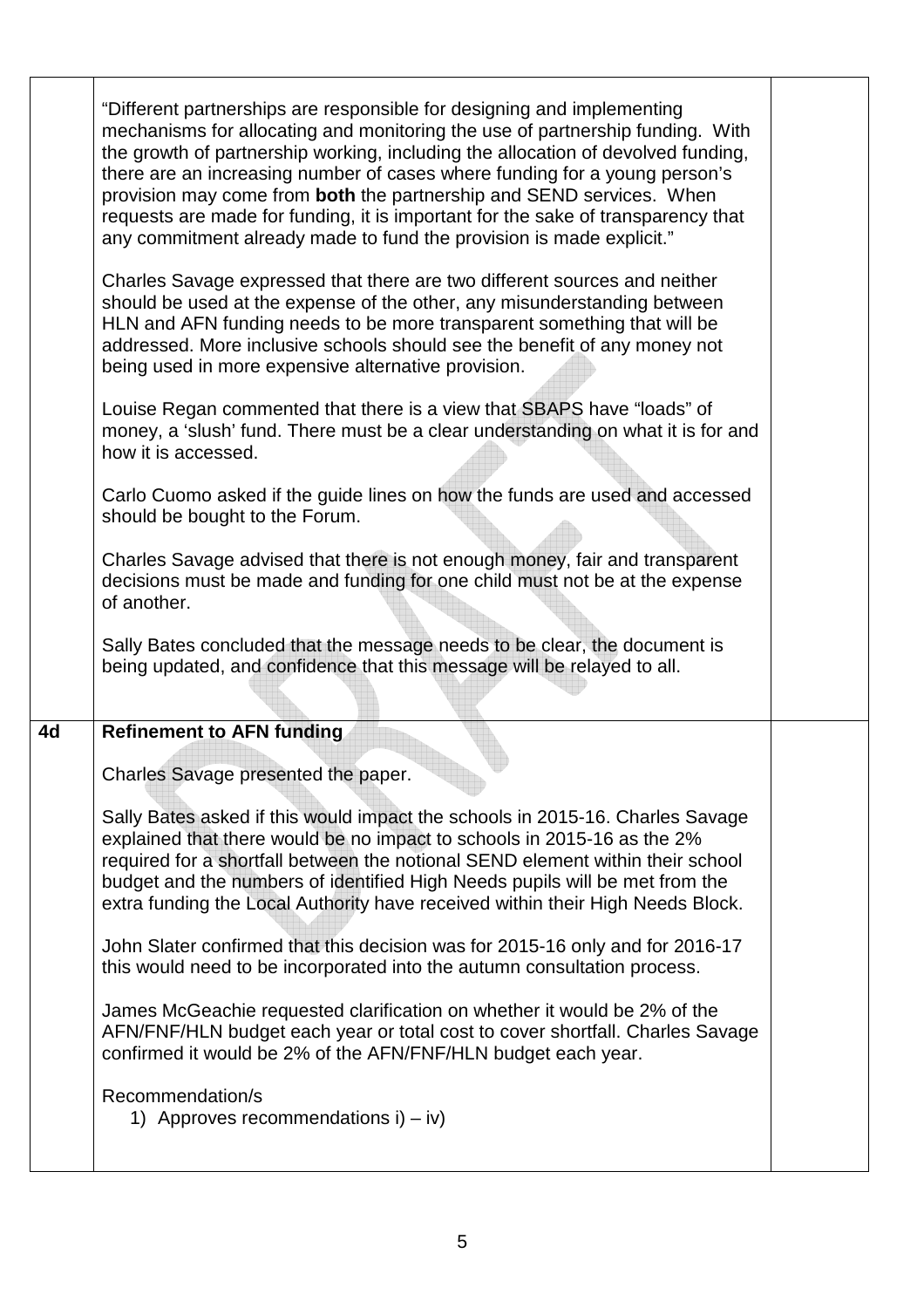|    | (i)<br>(ii)<br>(iii)<br>(iv)             | The notional SEND element of each school's budget is defined as the<br>sum of three of the factors which are used to determine the school's<br>overall budget, namely Prior attainment, Deprivation, and Looked<br>After Children (LAC)<br>The number of High Needs pupils attending the school is calculated<br>as the number of pupils for whom either HLN or AFN funding has<br>been agreed, with the level of AFN funding being no lower than<br>£2,000 per annum. The number of pupils for whom this is the case<br>will be determined from the returns sent by schools to SEND Policy &<br>Provision by each February.<br>Funding is provided as an additional annual allocation directly to<br>those schools where there is a shortfall between the notional SEND<br>element of their school budget and the number of identified High<br>Needs pupils multiplied by £6,000. This additional funding would be<br>provided by the end of the summer term once the calculations have<br>been made, and would not be affected by any movement of pupils<br>between schools mid-year.<br>This additional funding is provided from the increase in the High<br>Needs allocation made to the Local Authority for the 2015-16 financial<br>year, thereby increasing the size of the AFN/FNF/HLN budgets. In<br>subsequent years, the funding of this facility is provided from a top-<br>slice to the AFN/FNF/HLN budgets before allocations are made to<br>schools and Families of Schools at the beginning of the financial year.<br>Votes for<br><b>Abstentions</b><br>Votes against<br>12 |           |
|----|------------------------------------------|----------------------------------------------------------------------------------------------------------------------------------------------------------------------------------------------------------------------------------------------------------------------------------------------------------------------------------------------------------------------------------------------------------------------------------------------------------------------------------------------------------------------------------------------------------------------------------------------------------------------------------------------------------------------------------------------------------------------------------------------------------------------------------------------------------------------------------------------------------------------------------------------------------------------------------------------------------------------------------------------------------------------------------------------------------------------------------------------------------------------------------------------------------------------------------------------------------------------------------------------------------------------------------------------------------------------------------------------------------------------------------------------------------------------------------------------------------------------------------------------------------------------------------------------------------------------------------------------|-----------|
| 4e | group is.<br>on their behalf.<br>members | F40 Proposal for a new funding formula<br>Sue Summerscale presented the paper and gave an overview of what the F40<br>Joe Jefferies who is part of the F40 group expressed that though they are being<br>told there will be a fair funding system, the F40 are not as confident as there is<br>no mention of fairer funding within any election manifestos.<br>Nottinghamshire received a small amount of minimum funding level (MFL) in<br>2015-16, asking whether this will continue, the forum were advised it is normally<br>difficult for government to take money away once allocated however there was<br>no clear message that it would in fact carry on.<br>Forum members where appreciative of all the work that the F40 group are doing<br>Notes from a meeting between F40 and minster to be circulated to the forum                                                                                                                                                                                                                                                                                                                                                                                                                                                                                                                                                                                                                                                                                                                                                             | <b>TG</b> |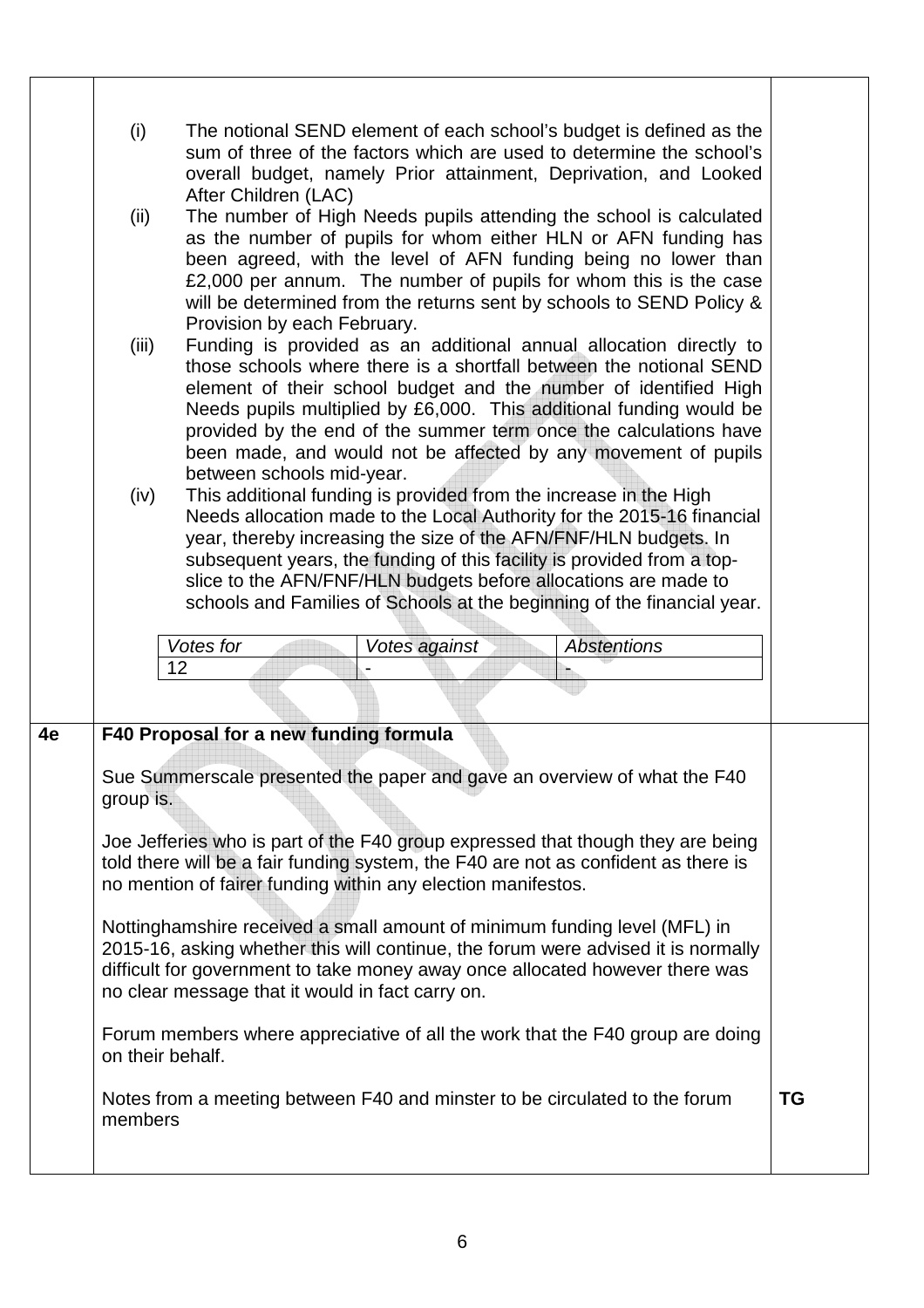|    | Chris Walton asked what political sway the F40 group had. John Slater advised<br>there was very little movement for government to change funding as to gain<br>others would lose. Indication suggest school funding will remaining at the same<br>level throughout the next parliament which would still mean that schools will be<br>worse off by around 10% approximately as there will be no inflation taken into<br>account. |  |  |
|----|----------------------------------------------------------------------------------------------------------------------------------------------------------------------------------------------------------------------------------------------------------------------------------------------------------------------------------------------------------------------------------------------------------------------------------|--|--|
|    | Pupil premium does seem to be a move to allocate more money.                                                                                                                                                                                                                                                                                                                                                                     |  |  |
| 4f | <b>Early Years Funding</b>                                                                                                                                                                                                                                                                                                                                                                                                       |  |  |
|    | Justin Gibling presented the paper to the forum, gave a brief overview of the<br>statutory duties required by the Local Authority.                                                                                                                                                                                                                                                                                               |  |  |
|    | Karen O'Connell supports the paper presented adding that there were historic<br>payments that need reviewing. A lot of voluntary settings were closing due to<br>the rates remaining the same since 2009/10.                                                                                                                                                                                                                     |  |  |
|    | Chris Walton also supports the paper presented adding there was a lot of work<br>being done nationally on the funding gap, and the difficulties been experienced<br>by small settings in particular.                                                                                                                                                                                                                             |  |  |
|    | Helen Atkins agreed that the review was long overdue. This would impact on<br>schools therefore any review bought back to the forum would have to show<br>impact on an individual school level.                                                                                                                                                                                                                                  |  |  |
|    | Justine Gibling suggested a small group including forum members be formed to<br>carry out the review. It will be coordinate by Justine Gibling, John Slater<br>requested that the group have financial representation and support.                                                                                                                                                                                               |  |  |
|    | Recommendation/s<br>Notes the content of the report;                                                                                                                                                                                                                                                                                                                                                                             |  |  |
|    | Supports the need to undertake a detailed review of current funding<br>arrangements which will seek to increase the hourly rate for 2, 3 and 4<br>year old children to be brought to the next Schools Forum in June 2015.                                                                                                                                                                                                        |  |  |
|    | To consider the possibility for back dating any agreed amendments for<br>the PVI Sector from April 2015.                                                                                                                                                                                                                                                                                                                         |  |  |
|    | Votes for<br><b>Abstentions</b><br>Votes against                                                                                                                                                                                                                                                                                                                                                                                 |  |  |
|    | 10<br>Louise Regan, Ann Hall and Dave Cotton had left the meeting                                                                                                                                                                                                                                                                                                                                                                |  |  |
| 4g | Scheduling of next round of meeting                                                                                                                                                                                                                                                                                                                                                                                              |  |  |
|    | It was agreed to hold the meetings in the afternoon.                                                                                                                                                                                                                                                                                                                                                                             |  |  |